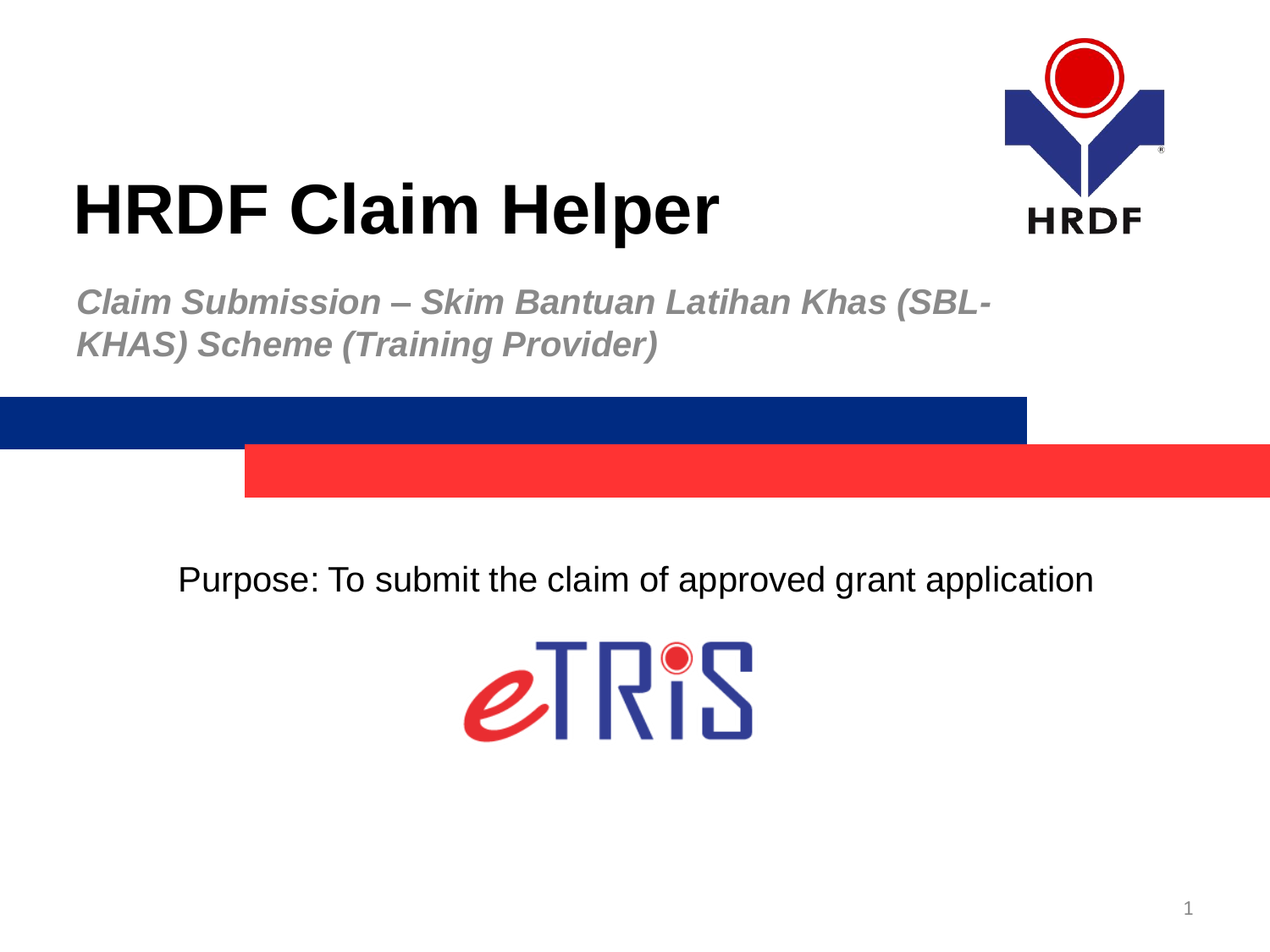

Claims need to be submitted by Training Providers after the approval of grants and training completion.



Effective 1st August 2019, training claims must be submitted within six (6) months after training completion.

- Claims for SBL-Khas must be submitted by Training Providers before the employers' submission of claims.
	- Training Providers must ensure that the trainee attendance is accurate, as employers cannot amend it once approved.

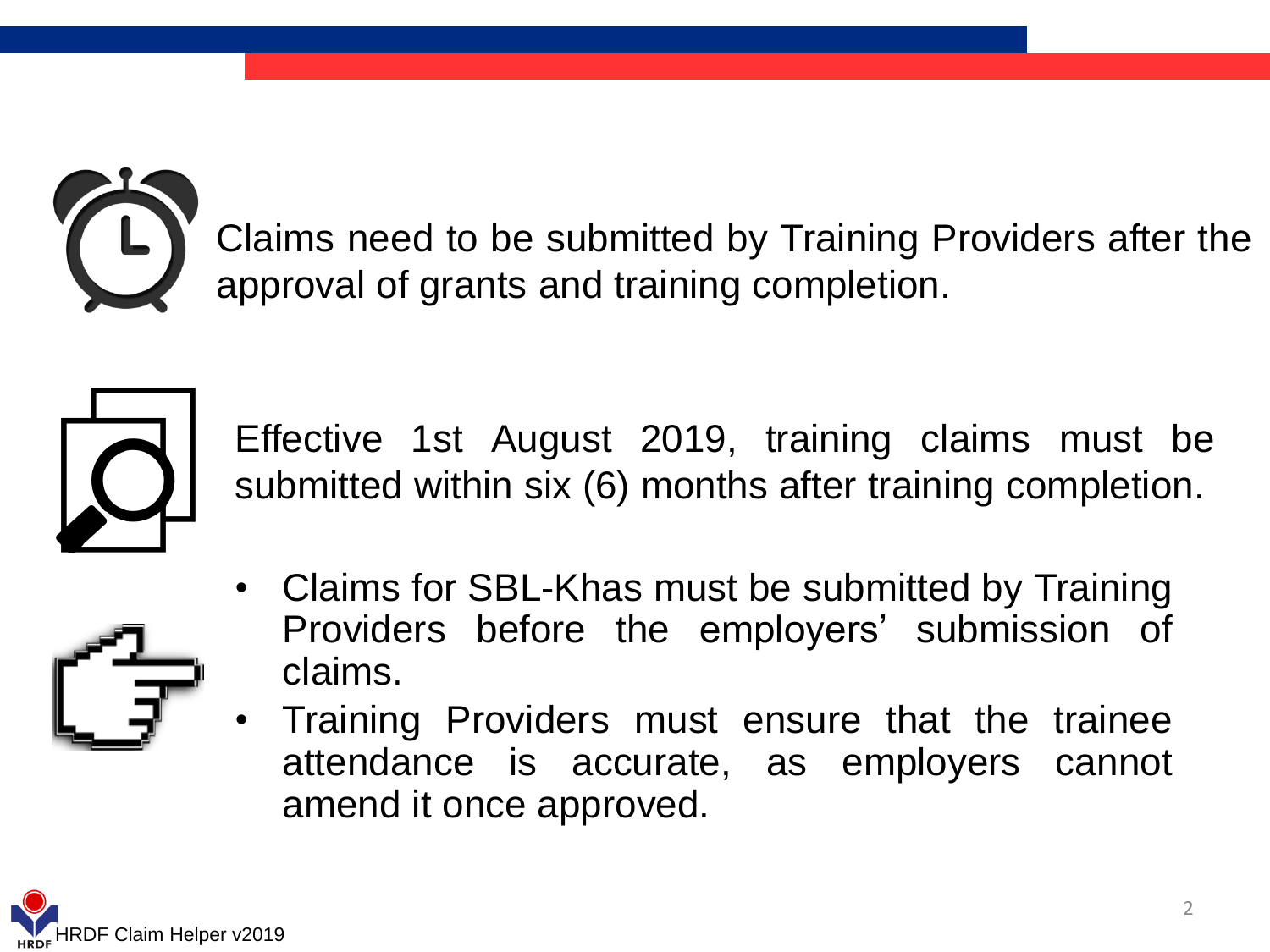## **(1)** Login to Training Provider's *eTRiS* account

## **(2)** Click **Applications**

| HRDF - Google Chrome                                                                                                                                                                                        | $-0 x$          |
|-------------------------------------------------------------------------------------------------------------------------------------------------------------------------------------------------------------|-----------------|
| A https://www.hrdf.com.my/DigiGov/digigov.htm?actionFlag=doLogin&changeLang=en_US                                                                                                                           |                 |
| Last Login 17 Aug, 2016 10:54 am<br>Close                                                                                                                                                                   | Friday 12:05 pm |
| Applications<br><b>All Trimes</b>                                                                                                                                                                           | $\mathbf{r}$    |
| Vorkflow Your Session will expire within 117 minute(s) and 58 second(s). Hotfix_V2.55.4.1 protect<br>https://www.hrdf.com.my/DigiGov/digigov.htm?actionFlag=doLogin&changeLang=en_US#icon_dock_Applications |                 |

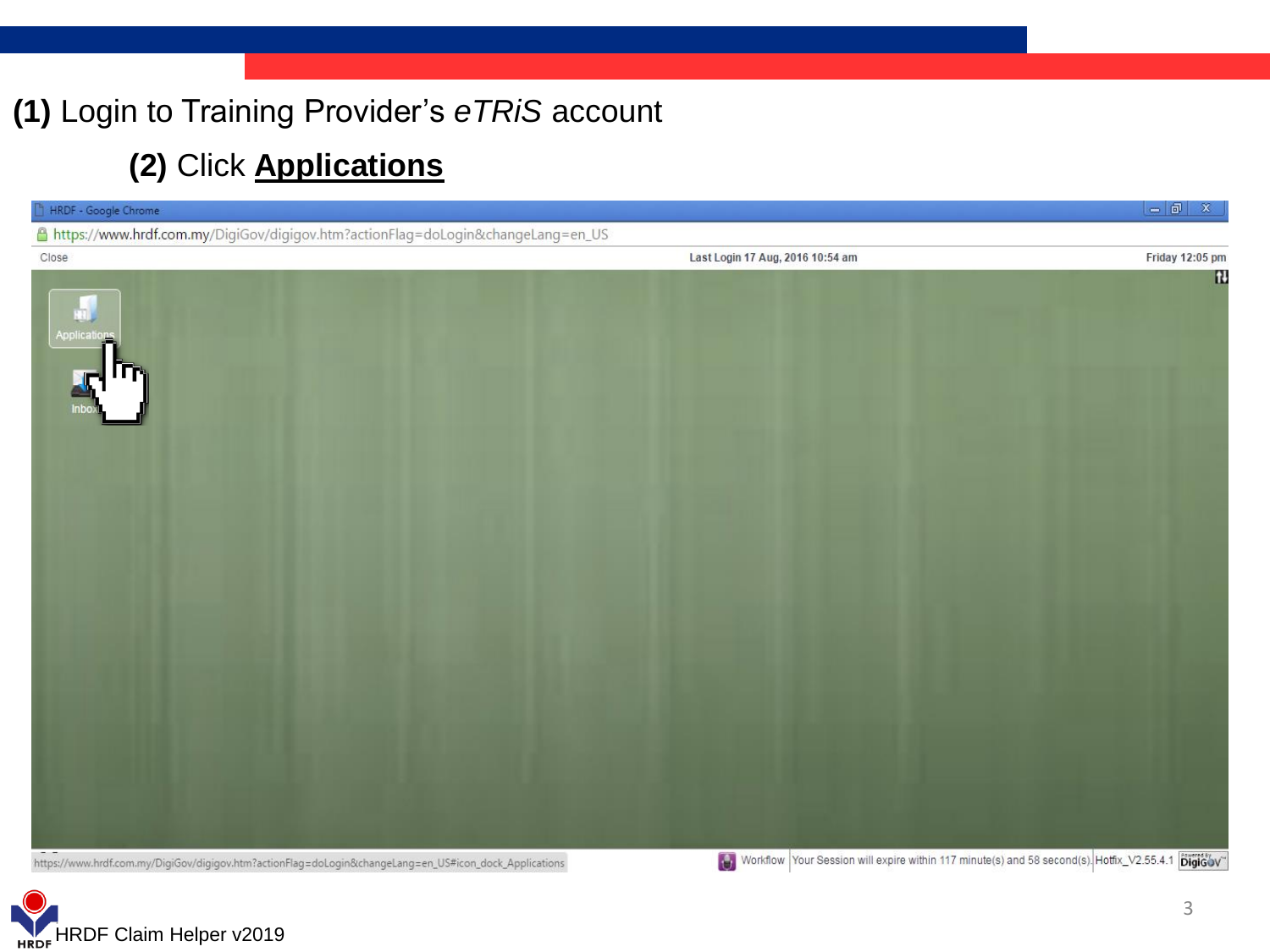## **(3)** Click **Claim**

### **(4)** Select **Submit Claim With Grants - TP**



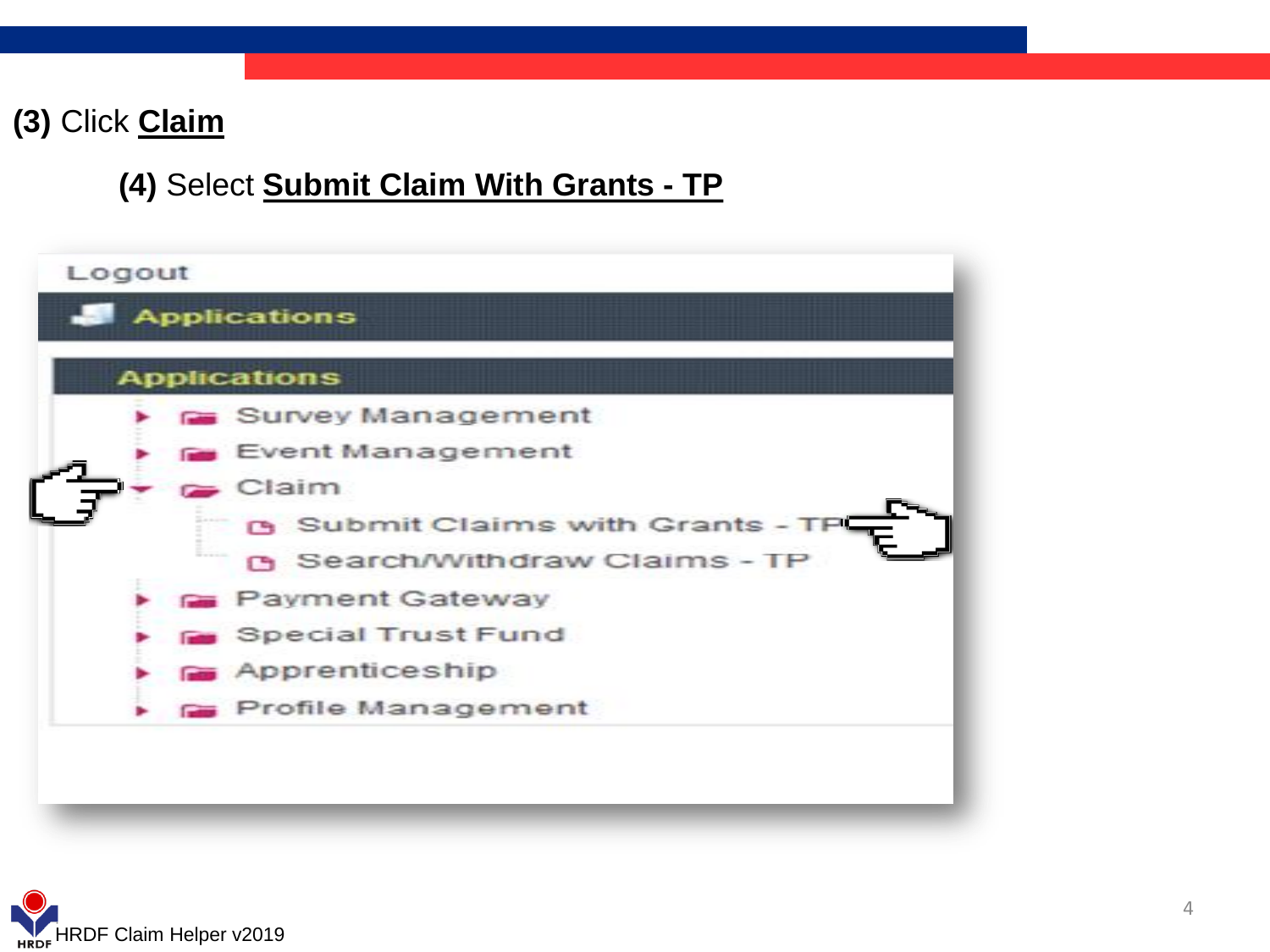## **(5)** Click **Claim** at the Action Column

*(Only approved grant with completed trainings/events will be displayed)*

| <b>Search Criteria</b>                      |                                                                                     |                            |                         |                   |                            |               |
|---------------------------------------------|-------------------------------------------------------------------------------------|----------------------------|-------------------------|-------------------|----------------------------|---------------|
| <b>Grant ID</b>                             |                                                                                     |                            |                         |                   |                            |               |
| <b>Course Title</b>                         |                                                                                     |                            |                         |                   |                            |               |
| Scheme                                      | Select                                                                              | $\blacksquare$             |                         |                   |                            |               |
| <b>Training Date</b>                        |                                                                                     | ு ™                        | P.                      |                   |                            |               |
| <b>Approved Date</b>                        |                                                                                     | $\overline{\mathbb{F}}$ To | ٠                       |                   |                            |               |
|                                             |                                                                                     | To                         |                         |                   |                            |               |
| <b>Approved Amount (RM)</b>                 | Reset<br>Search                                                                     | Close                      |                         |                   |                            |               |
|                                             |                                                                                     |                            |                         |                   |                            |               |
| <b>Approved Grant</b>                       |                                                                                     |                            |                         |                   |                            |               |
| 9 records found, displaying 1 to 5 records. |                                                                                     |                            |                         |                   | [First/Prev] 1, 2 [ Next / | Last          |
|                                             |                                                                                     | Approved                   | Approved                |                   |                            |               |
| <b>Grant ID</b>                             | <b>Course Title</b>                                                                 | <b>Date</b>                | Amount (RM)             | <b>Start Date</b> | <b>End Date</b>            | <b>Action</b> |
| 72641MSBL-Khas20143576                      | <b>Course Title</b>                                                                 | 30/04/2014                 | 1,370.00                | 01/05/2014        |                            | Claim         |
| 72641MSBL20140784                           | MS OFFICE TRAINING FOR OFFICE.<br><b>ADMINISTRATOR</b>                              | 30/04/2014                 | 1,200.00                | 29/04/2014        |                            | Claim         |
| 72641MSLB20144797                           | "KEEPERS OF THE FLAME" - SELF<br>AUTHORISED LEADERSHIPPROGRAMME                     | 20/02/2014                 | 7,700.00                | 21/02/2014        | 21/02/2014                 | Claim         |
| 72641MSLB20145110                           | s                                                                                   | 13/02/2014                 | 2,500.00                | 04/02/2014        | 04/02/2014                 | <b>Claim</b>  |
| 72641MSLB20149268                           | ADMINISTRATIVE SKILLS FOR<br>ADMINISTRATORS, SECRETARIES AND<br><b>COORDINATORS</b> | 10/02/2014                 | 3.644.50                | 11/02/2014        | 11/02/2014                 | Claim         |
| <b>Unsubmitted Claim</b>                    |                                                                                     |                            |                         |                   |                            |               |
|                                             |                                                                                     |                            |                         |                   |                            |               |
| One record found.                           |                                                                                     |                            |                         |                   |                            | $\vert$       |
| <b>Grant ID</b>                             | <b>Course Title</b>                                                                 | Approved<br><b>Date</b>    | Approved<br>Amount (RM) | <b>Start Date</b> | <b>End Date</b>            | <b>Action</b> |
| EVT\MFW\EVT\2014\449                        | <b>HR Clinic</b>                                                                    | 22/01/2014                 | ٠.                      | 24/01/2013        |                            | Claim         |
|                                             |                                                                                     |                            |                         |                   |                            |               |

HRDF Claim Helper v2019HRD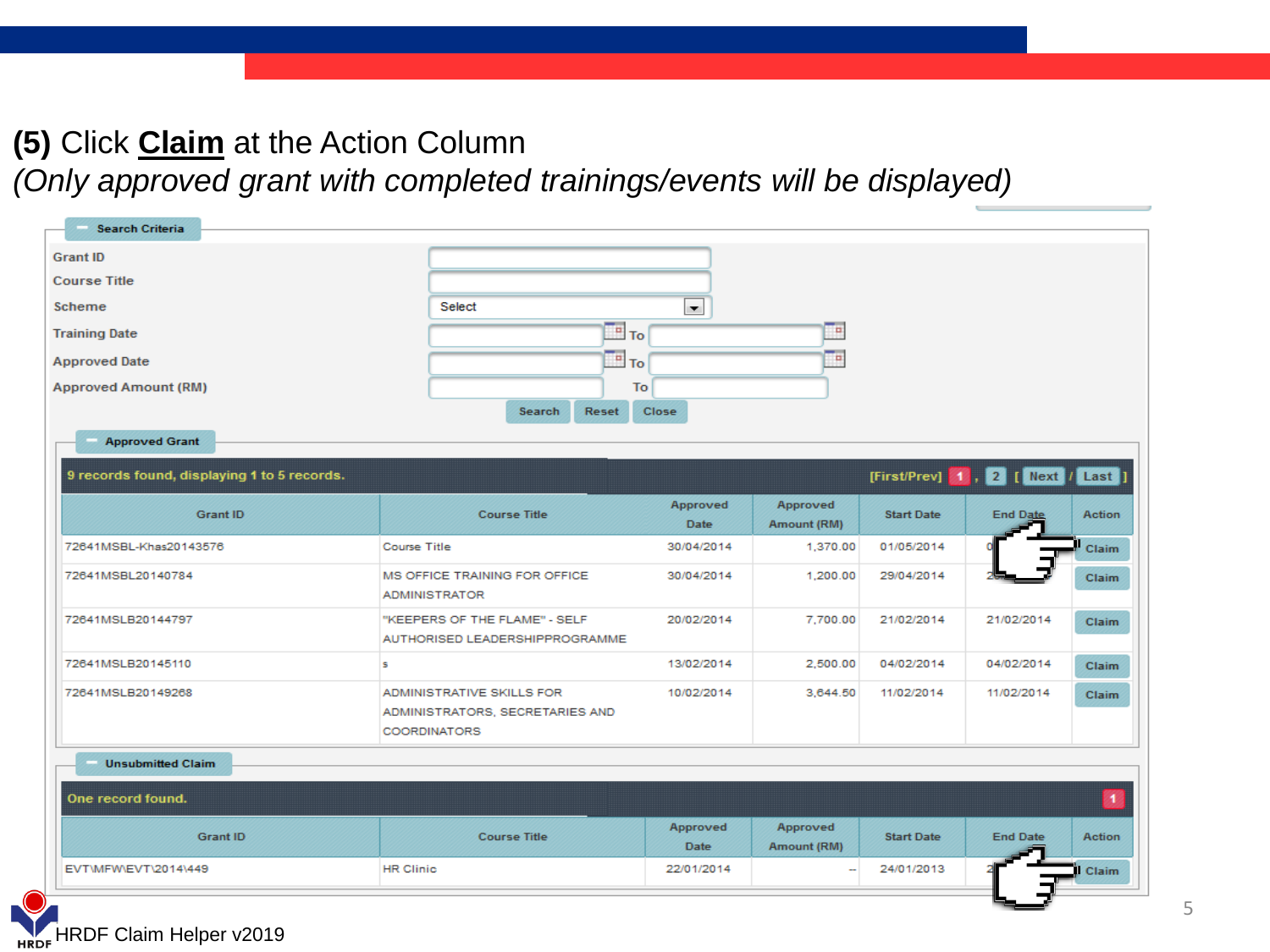**(6)** Provide the contact details of the Officer to be Contacted or select **Others** if the name is not in the record system and then click **Next**

| <b>Applications</b>                              |                         |                        |                        |                                  |                                      |         |
|--------------------------------------------------|-------------------------|------------------------|------------------------|----------------------------------|--------------------------------------|---------|
| <b>Training Providers Profile</b>                | <b>Training Summary</b> | <b>Trainer Details</b> | <b>Trainee Details</b> | <b>Trainee Attendance Form</b>   | <b>Training Provider Declaration</b> |         |
| <b>Training Providers Profile</b>                |                         |                        |                        |                                  |                                      |         |
| <b>Particulars</b>                               |                         |                        |                        |                                  |                                      |         |
| Registered Name and Address of Training Provider |                         |                        |                        | <b>Training Providers MyCoID</b> |                                      | $\star$ |
|                                                  |                         |                        |                        | <b>Officer to be Contacted</b>   | Select                               |         |
| AAAAAAAAAAAAAAAA, AAAAAAAAAAAAA,                 |                         | $\rightarrow$          |                        | <b>Telephone No.</b>             |                                      |         |
| wwwwwwww wwwwwwwwwww                             |                         |                        |                        | Email                            |                                      |         |
|                                                  |                         |                        |                        | Close<br><b>Next</b>             |                                      |         |

**(7)** Verify the information (pre-populated from Grant application) then click **Next**

| <b>Employer Profile</b>        | <b>Training Summary</b> | <b>Trainer Details</b> | <b>Trainee Details</b>              | <b>Trainee Attendance Form</b>                                  | <b>Actual Cost of Reimbursement</b>                                                     | <b>Employer Declaration</b>        |
|--------------------------------|-------------------------|------------------------|-------------------------------------|-----------------------------------------------------------------|-----------------------------------------------------------------------------------------|------------------------------------|
| <b>Training Summary</b>        |                         |                        |                                     |                                                                 |                                                                                         |                                    |
| <b>Training Summary</b>        |                         |                        |                                     |                                                                 |                                                                                         |                                    |
| <b>Program Title</b>           |                         |                        |                                     | TRIZ (Theory of Inventive Problem Solving) Level 2 Practitioner |                                                                                         |                                    |
| <b>Training Date</b>           |                         |                        | $08/04/2019$ To                     | 09/04/2019                                                      |                                                                                         |                                    |
| <b>Actual Training Date</b>    |                         |                        | $08/04/2019$ * To                   | 09/04/2019                                                      |                                                                                         |                                    |
| <b>Training Venue</b>          |                         |                        | Puteri 7/15, Puchong 47100 Selangor | Axcel Campus, The Cube, Bandar Puteri Puchong, 11, Jalan<br>⊿ ∗ |                                                                                         |                                    |
| <b>Type of Training</b>        |                         |                        | □ In-house ■ Public ■ e-Learning *  |                                                                 |                                                                                         |                                    |
| <b>Training Location</b>       |                         |                        |                                     |                                                                 | □ Hotel □ Own Premise □ External Training Premise □ Overseas □ Not Applicable ■ Local * |                                    |
| <b>HQ / Branch</b>             |                         |                        |                                     | * Note: Applicable Only for 'Own Premise' Training Location.    |                                                                                         |                                    |
| No. of Travel Days             |                         |                        | 1 days 2 days Not Applicable        |                                                                 |                                                                                         |                                    |
| No. of Full Days               |                         |                        |                                     | (Based on 7 hours per day)                                      |                                                                                         |                                    |
| No. of Half Days               |                         |                        |                                     | (Based on >=4 and <7 hours per day)                             |                                                                                         |                                    |
| No. of < Half Days             |                         |                        |                                     | <b>Hours</b>                                                    |                                                                                         | $0$ * (Based on < 4 hours per day) |
| <b>Total Hours Per Trainee</b> |                         |                        |                                     |                                                                 |                                                                                         |                                    |
| <b>Total Training Days</b>     |                         |                        |                                     |                                                                 |                                                                                         |                                    |
| No. of Month                   |                         |                        |                                     | * Mandatory if Type of Training is 'Development Program'.       |                                                                                         |                                    |
|                                |                         |                        |                                     | Next Close                                                      |                                                                                         |                                    |
|                                |                         |                        |                                     |                                                                 |                                                                                         |                                    |

HRDF Claim Helper v2019

6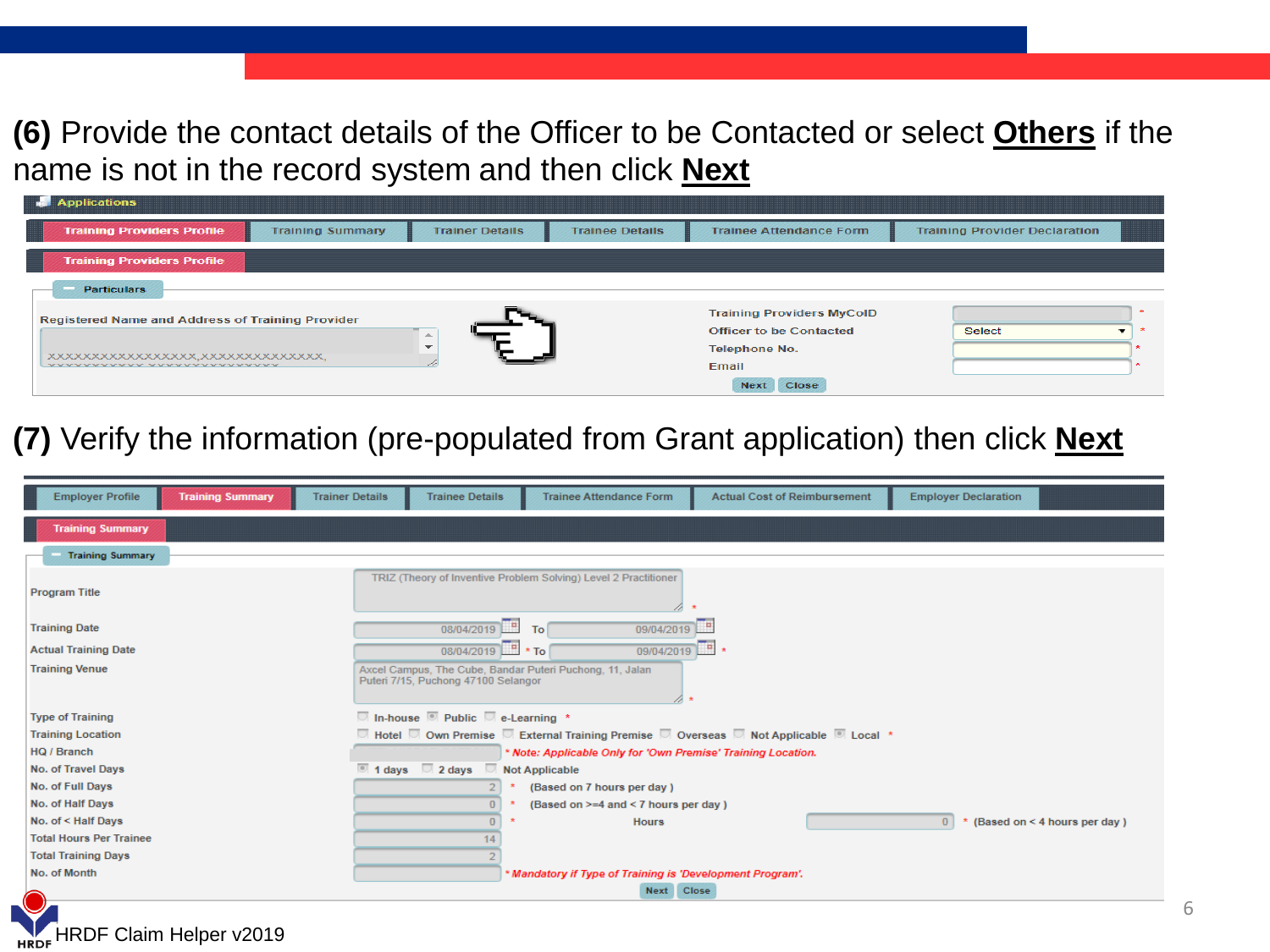## **(8)** Fill in Trainer Information (pre-populated from Grant application) then click **Next**

| <b>Employer Profile</b> | <b>Training Summary</b> | <b>Trainer Details</b> | <b>Trainee Details</b> |             | <b>Trainee Attendance Form</b>       |        | <b>Actual Cost of Reimbursement</b> | <b>Employer Declaration</b>          |                      |
|-------------------------|-------------------------|------------------------|------------------------|-------------|--------------------------------------|--------|-------------------------------------|--------------------------------------|----------------------|
| <b>Trainer Details</b>  |                         |                        |                        |             |                                      |        |                                     |                                      |                      |
| <b>External Trainer</b> |                         |                        |                        |             |                                      |        |                                     |                                      |                      |
| <b>Name</b>             |                         |                        |                        | Citizenship |                                      | Select |                                     |                                      |                      |
| IC/Passport No.         |                         |                        |                        |             | <b>Distance to Training Location</b> | Select |                                     |                                      |                      |
|                         |                         |                        |                        |             | Reset<br>Add                         |        |                                     |                                      |                      |
| <b>Trainer Type</b>     | <b>Name</b>             |                        | IC/Passport No.        |             | Citizenship                          |        |                                     | <b>Distance to Training Location</b> | <b>Actions</b>       |
| <b>External Trainer</b> | XXXXXXXXXXX             |                        | <b>XXXXXXXXXXX</b>     |             | Malaysian                            |        | Less 70 km                          |                                      | View / Edit / Delete |
|                         |                         |                        |                        |             | $M = 1$                              |        |                                     |                                      |                      |

### **(9)** Click **Add/Edit Trainee Details** to update **Trainee Attendance 75%** then click **Next**

| Applications                         |                                                                                      |                                                  |                                |                            |                                      |             | $\blacksquare$ $\blacksquare$ $\blacksquare$ $\blacksquare$ |  |  |  |
|--------------------------------------|--------------------------------------------------------------------------------------|--------------------------------------------------|--------------------------------|----------------------------|--------------------------------------|-------------|-------------------------------------------------------------|--|--|--|
| <b>Training Providers Profile</b>    | <b>Training Summary</b>                                                              | <b>Trainer Details</b><br><b>Trainee Details</b> | <b>Trainee Attendance Form</b> |                            | <b>Training Provider Declaration</b> |             |                                                             |  |  |  |
| <b>Trainee Details</b>               |                                                                                      |                                                  |                                |                            |                                      |             |                                                             |  |  |  |
| <b>Trainees Information By Group</b> |                                                                                      |                                                  |                                |                            |                                      |             |                                                             |  |  |  |
| <b>Training Schedule</b>             |                                                                                      | <b>Start Date</b><br>12/03/2019                  | $\blacksquare$                 | <b>End Date</b>            | 12/03/2019                           | To .        |                                                             |  |  |  |
|                                      |                                                                                      |                                                  | Reset                          |                            |                                      |             |                                                             |  |  |  |
| Claim                                | Batch No.                                                                            | <b>Start Date</b>                                | <b>End Date</b>                |                            | Add / Ed <b>Dage</b> Details         |             | <b>Actions</b>                                              |  |  |  |
| ✔                                    |                                                                                      | 12/03/2019                                       | 12/03/2019                     | Add / Edit Trainee Details |                                      |             | View / Edit                                                 |  |  |  |
| <b>Trainees Summary</b>              | Vote: Please key in all Batch details and SAVE before keying in the Trainee Details. |                                                  |                                |                            |                                      |             |                                                             |  |  |  |
| Batch No.                            | Male<br>Female                                                                       | Less 70 km                                       | More or equal 70 km            | Malay<br>Bumi              | Chinese                              | Indian      | <b>Other Race</b><br>Dayak                                  |  |  |  |
|                                      | 5<br>9                                                                               | 14                                               |                                |                            | 14<br>0                              | $\mathbf 0$ | $\mathbf{0}$                                                |  |  |  |
| One record found.                    |                                                                                      |                                                  |                                |                            |                                      |             |                                                             |  |  |  |
|                                      |                                                                                      |                                                  | Close<br><b>Next</b><br>Save   |                            |                                      |             |                                                             |  |  |  |

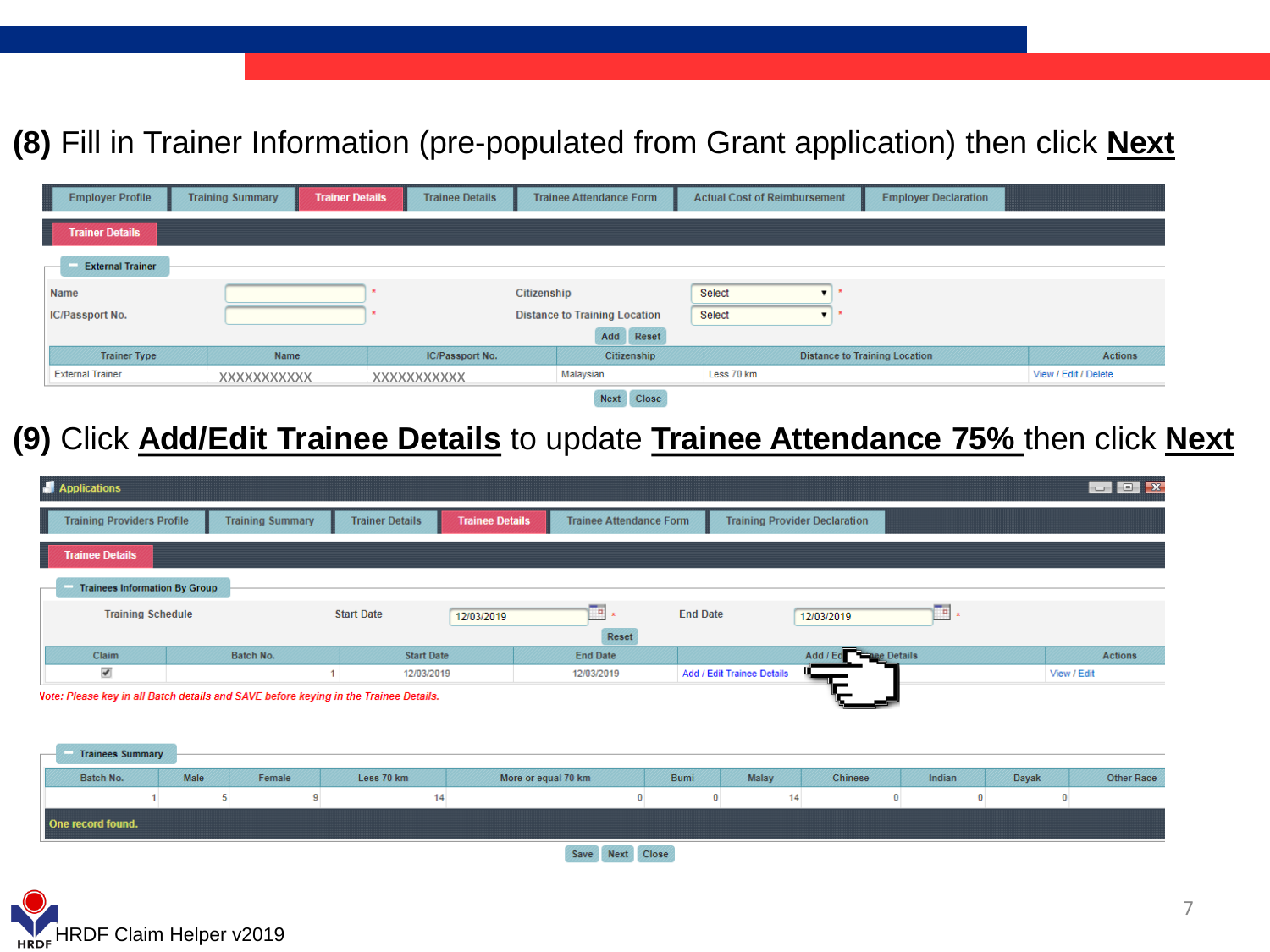**(10)** Update trainee attendance (75%) by clicking **EDIT** and select **YES** and click **UPDATE**, after updating, click Save then click **Save**

|                               | $^\copyright$                                           | <b>NA</b> |           |                               |           |                            |                         | 000000000000 External User Type |                                      |  |                  |               |                              |
|-------------------------------|---------------------------------------------------------|-----------|-----------|-------------------------------|-----------|----------------------------|-------------------------|---------------------------------|--------------------------------------|--|------------------|---------------|------------------------------|
|                               | $\circledcirc$                                          | <b>NA</b> |           |                               |           |                            |                         | 000000000000 Internal User Type |                                      |  |                  |               |                              |
|                               |                                                         |           |           |                               |           |                            |                         |                                 |                                      |  |                  |               | <b>Download Trainee List</b> |
|                               |                                                         |           |           |                               |           |                            |                         |                                 |                                      |  |                  |               |                              |
|                               | Load trainee details from XLSX or XLS file              |           |           |                               |           |                            |                         |                                 |                                      |  |                  |               |                              |
| <b>File Description</b>       |                                                         |           |           |                               |           | <b>Attach File</b>         |                         |                                 | Browse                               |  |                  |               |                              |
|                               |                                                         |           |           |                               |           |                            |                         |                                 |                                      |  |                  |               |                              |
|                               |                                                         |           |           |                               |           |                            | Upload                  |                                 |                                      |  |                  |               |                              |
|                               | Note: Maximum 2MB Allowed (Only .XLSX,.XLS are allowed) |           |           |                               |           |                            |                         |                                 |                                      |  |                  |               |                              |
|                               |                                                         |           |           |                               |           |                            |                         |                                 |                                      |  |                  |               |                              |
|                               |                                                         |           |           |                               |           |                            |                         |                                 |                                      |  |                  |               |                              |
| Name                          |                                                         |           |           |                               |           |                            |                         |                                 |                                      |  |                  |               |                              |
| IC No.                        |                                                         |           |           |                               |           |                            |                         |                                 |                                      |  |                  |               |                              |
| Gender                        |                                                         |           |           |                               | Select    | M<br>$\ddot{\phantom{1}}$  |                         |                                 |                                      |  |                  |               |                              |
| Race                          |                                                         |           |           |                               | Select    | M<br>$\star$               |                         |                                 |                                      |  |                  |               |                              |
| <b>Academic Qualification</b> |                                                         |           |           |                               | Select    | M<br>大                     |                         |                                 |                                      |  |                  |               |                              |
| <b>Trainee Designation</b>    |                                                         |           |           |                               | Select    | V∣∗                        |                         |                                 |                                      |  |                  |               |                              |
| <b>HQ/Branch</b>              |                                                         |           |           |                               | Select    | $\vee$<br>$\star$          |                         |                                 |                                      |  |                  |               |                              |
|                               | <b>Distance to Training Location</b>                    |           |           |                               | Select    | $ v $ :                    |                         |                                 |                                      |  |                  |               |                              |
| Attendance (75%)              |                                                         |           |           |                               | Select    | M                          |                         |                                 |                                      |  |                  |               |                              |
| Free of Charge (FOC) ?        |                                                         |           |           |                               | Select    | $ v $ :                    |                         |                                 |                                      |  |                  |               |                              |
|                               |                                                         |           |           |                               |           |                            | Update                  |                                 |                                      |  |                  |               |                              |
| Name                          | IC No.                                                  | Gender    | Race      | <b>Academic Qualification</b> |           | <b>Trainee Designation</b> | itypranti               |                                 | <b>Distance to Training Location</b> |  | Attendance (75%) | <b>FOC</b>    | ctions                       |
| NА                            | 000000000000 Male                                       |           | <b>NA</b> | NА                            | <b>NA</b> |                            | TELEKOM MALAYSIA BERHAD |                                 | Less 70 km                           |  | No               | No            | View / Edit / Delete         |
| <b>NA</b>                     | 000000000000 Male                                       |           | <b>NA</b> | NA                            | <b>NA</b> |                            | TELEKOM MALAYSIA BERHAD |                                 | Less 70 km                           |  | No               | No            | View / Edit / Delete         |
| <b>NA</b>                     | 000000000000 Male                                       |           | <b>NA</b> | NA                            | <b>NA</b> |                            | TELEKOM MALAYSIA BERHAD |                                 | Less 70 km                           |  | No               | No            | View / Edit / Delete         |
| <b>NA</b>                     | 000000000000 Male                                       |           | <b>NA</b> | NA                            | <b>NA</b> |                            | TELEKOM MALAYSIA BERHAD |                                 | Less 70 km                           |  | No               | $\mathsf{No}$ | View / Edit / Delete         |
| NΑ                            | 00000000000 Male                                        |           | <b>NA</b> | NA                            | <b>NA</b> |                            | TELEKOM MALAYSIA BERHAD |                                 | Less 70 km                           |  | No               | No            | View / Edit / Delete         |
| <b>NA</b>                     | 000000000000 Male                                       |           | <b>NA</b> | <b>NA</b>                     | <b>NA</b> |                            | TELEKOM MALAYSIA BERHAD |                                 | Less 70 km                           |  | <b>No</b>        | No            | View / Edit / Delete         |

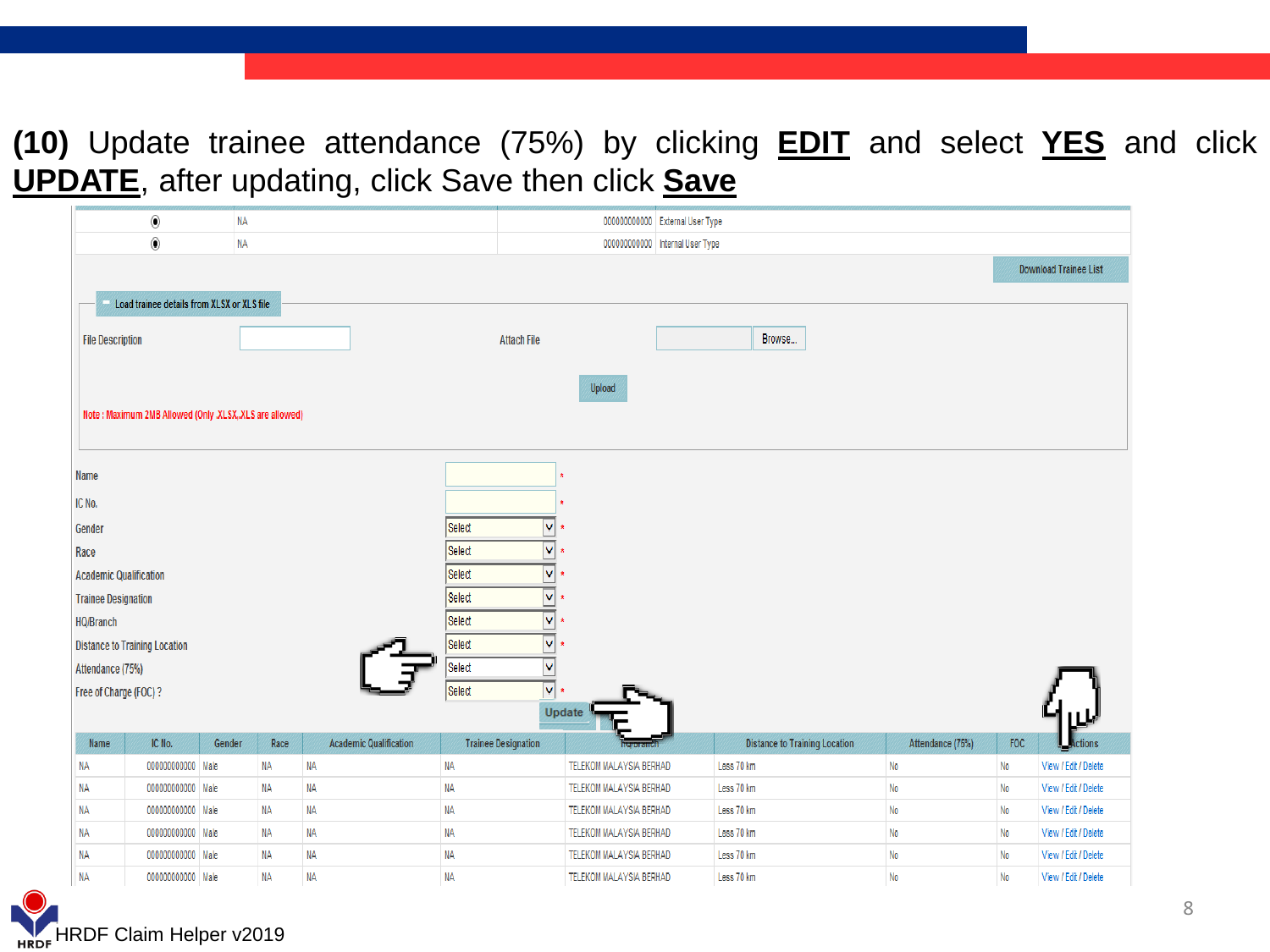**(11)** Upload the attendance data by selecting the training date in calendar and click **SEARCH**, please ensure that only trainee attended was update to "present", and "absent" for those not attended, then **SAVE THE ATTENDANCE DATA** to click **NEXT**

| Applications                                                 |                                         |                        |                                |                                      |                                                                                                     | $\Box$                                               |
|--------------------------------------------------------------|-----------------------------------------|------------------------|--------------------------------|--------------------------------------|-----------------------------------------------------------------------------------------------------|------------------------------------------------------|
| <b>Training Providers Profile</b><br><b>Training Summary</b> | <b>Trainer Details</b>                  | <b>Trainee Details</b> | <b>Trainee Attendance Form</b> | <b>Training Provider Declaration</b> |                                                                                                     |                                                      |
| <b>Trainee Attendance Form</b>                               |                                         |                        |                                |                                      |                                                                                                     |                                                      |
| <b>Grant Details</b>                                         |                                         |                        |                                |                                      |                                                                                                     |                                                      |
| <b>Grant ID</b>                                              | ------<br>$\sim$ $ \sim$<br>$\sim$ $-$  |                        |                                | Module                               |                                                                                                     |                                                      |
| <b>Training Provider's Name</b>                              |                                         |                        |                                |                                      |                                                                                                     |                                                      |
| <b>Actual Training Start Date</b>                            | 12/03/2019                              | To .                   |                                | <b>End Date</b>                      | 12/03/2019                                                                                          | $\left( \begin{array}{c} n \\ n \end{array} \right)$ |
| <b>Attendance Details</b>                                    |                                         |                        |                                |                                      |                                                                                                     |                                                      |
| <b>Selective Date</b>                                        | 12/03/2019                              |                        |                                |                                      | Note:Please select dates that the training took place (Press Ctrl and click for multiple selection) |                                                      |
| <b>Upload Excel File</b>                                     | Yes No                                  |                        |                                |                                      |                                                                                                     |                                                      |
| <b>Download Attendance Excel</b>                             | <b>Download Trainee Attendance List</b> |                        |                                |                                      |                                                                                                     |                                                      |
| Date                                                         |                                         | 10                     | Clear<br>Search                |                                      |                                                                                                     |                                                      |
| No record found.                                             |                                         |                        |                                |                                      |                                                                                                     |                                                      |
| <b>Attachment(Supporting Document)</b>                       |                                         |                        |                                |                                      |                                                                                                     |                                                      |
| Please Attach a Copy of the Original Attendance *            |                                         |                        |                                |                                      |                                                                                                     |                                                      |
| <b>File Description</b>                                      |                                         | <b>Attach File</b>     |                                | Choose File No file chosen           |                                                                                                     |                                                      |
|                                                              |                                         |                        | <b>Add Attachment</b>          |                                      |                                                                                                     |                                                      |
| HRDF Claim Helper v2019<br><b>HRDF</b>                       |                                         |                        |                                |                                      |                                                                                                     |                                                      |

9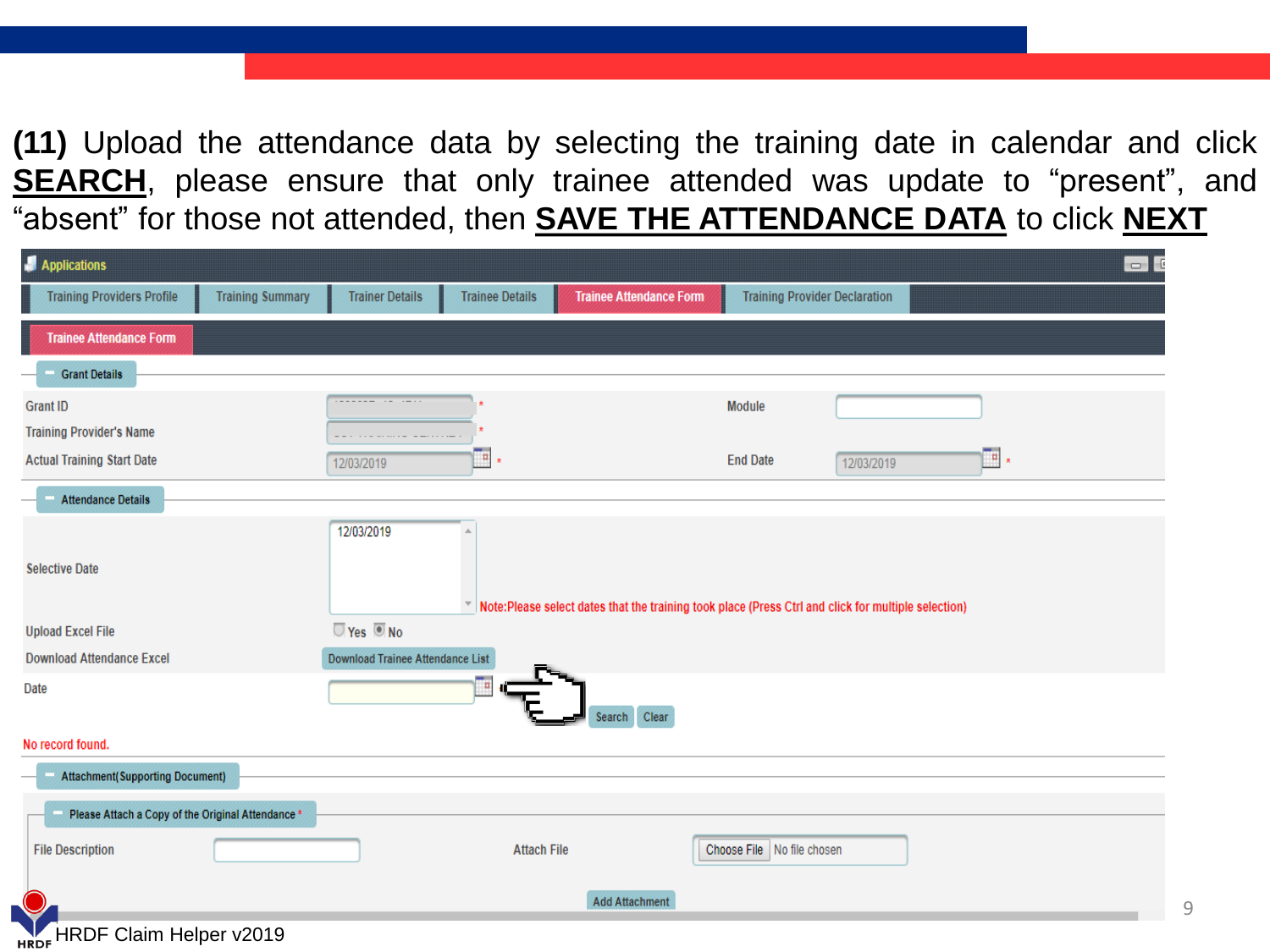## **(12)** Fill in the claim amount for each **Allowable Claim Item**, upload the supporting documents then click **Next**

| <b>Employer Profile</b>                                                                                  | <b>Training Summary</b> | <b>Trainer Details</b>                                                                                               | <b>Trainee Details</b>                 | <b>Trainee Attendance Form</b> | <b>Actual Cost of Reimbursement</b>                                                                                                                   | <b>Employer Declaration</b>       |                          |
|----------------------------------------------------------------------------------------------------------|-------------------------|----------------------------------------------------------------------------------------------------------------------|----------------------------------------|--------------------------------|-------------------------------------------------------------------------------------------------------------------------------------------------------|-----------------------------------|--------------------------|
| <b>Actual Cost of Reimbursement</b>                                                                      |                         |                                                                                                                      |                                        |                                |                                                                                                                                                       |                                   |                          |
| <b>Claim Details</b>                                                                                     |                         |                                                                                                                      |                                        |                                |                                                                                                                                                       |                                   |                          |
| Items                                                                                                    |                         | Category                                                                                                             | <b>Grant Approved Amount(RM)</b>       |                                |                                                                                                                                                       | <b>Requested Amount(RM)</b>       | <b>Document Required</b> |
| Trainee Daily Allowance (>=70)                                                                           |                         | Trainee                                                                                                              |                                        | 700.02                         |                                                                                                                                                       |                                   | 700.02<br>No             |
|                                                                                                          |                         |                                                                                                                      | <b>Total Grant Approved Amount(RM)</b> | 700.02                         |                                                                                                                                                       | <b>Total Requested Amount(RM)</b> | 700.02                   |
| Note: Please add any additional information related to your claim.                                       |                         |                                                                                                                      |                                        |                                |                                                                                                                                                       |                                   |                          |
| <b>Remarks</b>                                                                                           |                         |                                                                                                                      |                                        |                                | <b>Exchange Rate</b>                                                                                                                                  |                                   |                          |
|                                                                                                          |                         |                                                                                                                      |                                        |                                |                                                                                                                                                       |                                   |                          |
| Country                                                                                                  | Select                  | $\pmb{\mathrm{v}}$                                                                                                   |                                        |                                |                                                                                                                                                       |                                   |                          |
| <b>Attachments</b>                                                                                       |                         |                                                                                                                      |                                        |                                |                                                                                                                                                       |                                   |                          |
|                                                                                                          |                         |                                                                                                                      |                                        |                                | Note : Please make sure the official receipt is complete with details of company name, program title, program date, total amount and mode of payment. |                                   |                          |
| Note: Supporting Document is mandatory for proof of payment like.Invoice,Receipt,Consultancy Report etc. |                         |                                                                                                                      |                                        |                                |                                                                                                                                                       |                                   |                          |
| <b>Attachment</b>                                                                                        |                         |                                                                                                                      |                                        |                                |                                                                                                                                                       |                                   |                          |
| <b>File Description</b>                                                                                  |                         |                                                                                                                      |                                        | <b>Attach File</b>             | Choose File No file chosen                                                                                                                            |                                   |                          |
|                                                                                                          |                         |                                                                                                                      |                                        |                                |                                                                                                                                                       |                                   |                          |
|                                                                                                          |                         |                                                                                                                      |                                        |                                | <b>Add Attachment</b>                                                                                                                                 |                                   |                          |
|                                                                                                          |                         | Allowed (Only .JPG, JPEG, BMP, GIF, PNG, TIF, PPM, DOC, DOCX, PDF, RTF, XLS, XLSX, TXT, PPT, PPTX, PPSX are allowed) |                                        |                                |                                                                                                                                                       |                                   |                          |
|                                                                                                          |                         |                                                                                                                      |                                        |                                |                                                                                                                                                       |                                   |                          |
| Levy Summary                                                                                             |                         |                                                                                                                      |                                        |                                |                                                                                                                                                       |                                   |                          |
| Levy Balance(RM)                                                                                         |                         |                                                                                                                      | 2.719.674.99                           |                                |                                                                                                                                                       |                                   |                          |
| Levy Arrears (RM)                                                                                        |                         |                                                                                                                      | 0.00                                   |                                |                                                                                                                                                       |                                   |                          |
| Levy Interest (RM)                                                                                       |                         |                                                                                                                      | 0.00                                   |                                |                                                                                                                                                       |                                   |                          |
| <b>Total Grant Approved Amount (RM)</b>                                                                  |                         |                                                                                                                      | 700.02                                 |                                |                                                                                                                                                       |                                   |                          |
| <b>Total Requested Amount (RM)</b>                                                                       |                         |                                                                                                                      | 700.02                                 |                                |                                                                                                                                                       |                                   |                          |
|                                                                                                          |                         |                                                                                                                      |                                        | <b>Next</b>                    | Close                                                                                                                                                 |                                   |                          |

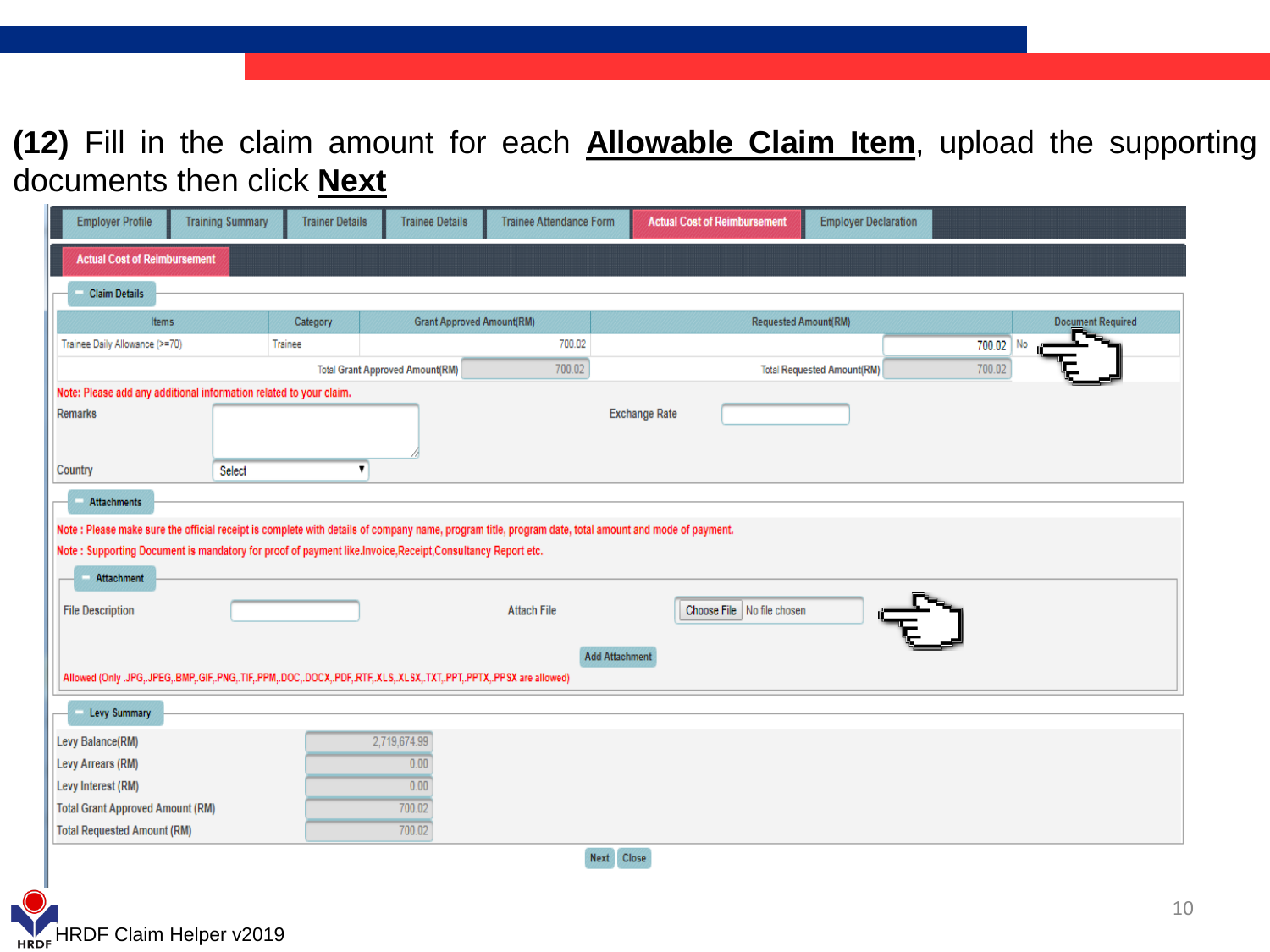## **SUPPORTING DOCUMENTS FOR ITEMS CLAIMED**

| <b>COST CLAIMED</b>       | <b>SUPPORTING DOCUMENTS</b> |
|---------------------------|-----------------------------|
|                           | JD/14 Form                  |
| Course Fees (YUR / YPL)   | Invoice (Attention to HRDF) |
| <b>Trainee Attendance</b> | T <sub>3</sub> Form         |

- JD/14 Form only can be approved by **MANAGER** level and above
- JD/14 Form only can be approved after training completion.
- JD/14 Form **MUST** be filled in by Training Provider completely as per requirement and submit to employer for declaration
- T3 form must be filled in by Training Provider and ensure that trainees sign the



- form on daily basis
- T3 Form must be declared by the Training Provider and fulfill the form requirement
- 11 HRDF Claim Helper v2019 • HRDF may request for any other relevant documents for verification/ confirmation purposes.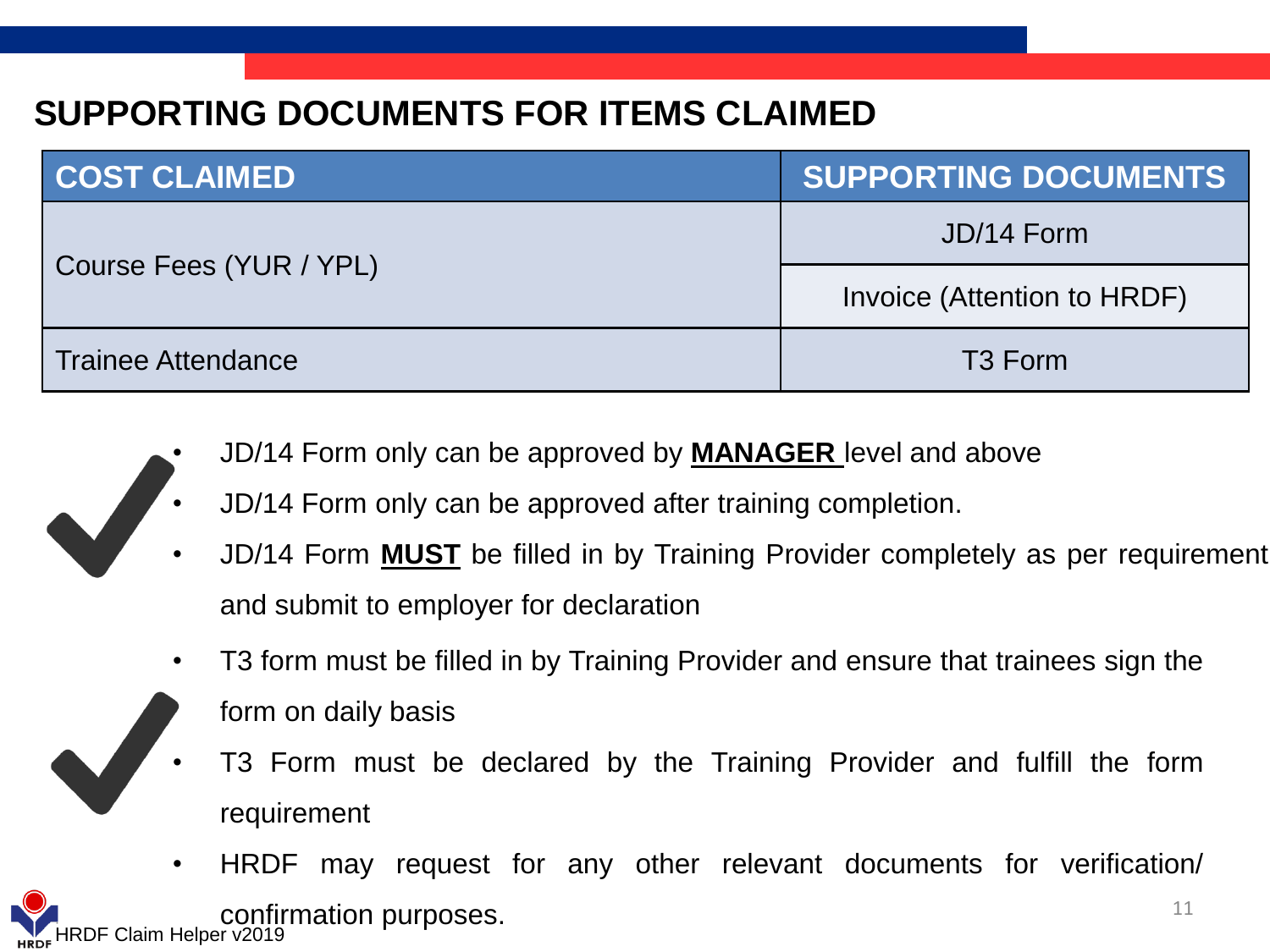**(13)** Fill in the training provider declaration form then check the pledge box and attach the documents as per required then click **SAVE & SUBMIT** to submit application

| <b>Applications</b>                                                                   |                                                                                                                                                                   |                    |                                                                                       | $\blacksquare$<br>$\overline{\phantom{a}}$                                                                                                                                                                                    |
|---------------------------------------------------------------------------------------|-------------------------------------------------------------------------------------------------------------------------------------------------------------------|--------------------|---------------------------------------------------------------------------------------|-------------------------------------------------------------------------------------------------------------------------------------------------------------------------------------------------------------------------------|
| <b>Training Provider's Declaration</b>                                                |                                                                                                                                                                   |                    |                                                                                       |                                                                                                                                                                                                                               |
| Declaration                                                                           |                                                                                                                                                                   |                    |                                                                                       |                                                                                                                                                                                                                               |
| hereby submit claim for course fee amounting to RM<br>training commences on<br>$\cup$ | 3,600.00<br>п,<br>* to 12/03/2019<br>12/03/2019                                                                                                                   | for<br>H.          | trainees who attended the course<br>14<br>and the list of trainees are as of part II. | <b>EXCELLENT CUSTOMER \$</b>                                                                                                                                                                                                  |
|                                                                                       | declare that the claim are subject to the terms and conditions of Pembangunan Sumber Manusia Berhad.                                                              |                    |                                                                                       |                                                                                                                                                                                                                               |
|                                                                                       | I declare that all the information in the form and all accompanying information are true and correct and I have not provided any false or misleading information. |                    |                                                                                       |                                                                                                                                                                                                                               |
| Name of Officer In-charge                                                             |                                                                                                                                                                   |                    |                                                                                       |                                                                                                                                                                                                                               |
| <b>Designation</b>                                                                    |                                                                                                                                                                   |                    |                                                                                       |                                                                                                                                                                                                                               |
| <b>Position</b>                                                                       |                                                                                                                                                                   |                    |                                                                                       |                                                                                                                                                                                                                               |
| <b>Date</b>                                                                           | <b>H</b><br>28/03/2019                                                                                                                                            |                    |                                                                                       |                                                                                                                                                                                                                               |
| Reminder:                                                                             |                                                                                                                                                                   |                    |                                                                                       |                                                                                                                                                                                                                               |
|                                                                                       |                                                                                                                                                                   |                    |                                                                                       | You are reminded that you will be prosecuted under the Penal Code and Pembangunan Sumber Manusia Berhad may at its discretion recover any amount paid, if false and misleading informations or false and misleading documents |
| provided to obtain financial assisstance.                                             |                                                                                                                                                                   |                    |                                                                                       |                                                                                                                                                                                                                               |
|                                                                                       | Note: Supporting Document is mandatory like Invoice and Employer Declaration form(PSMB/SBL-KHAS/JD/14)                                                            |                    |                                                                                       |                                                                                                                                                                                                                               |
| <b>Supporting Document*</b>                                                           |                                                                                                                                                                   |                    |                                                                                       |                                                                                                                                                                                                                               |
| <b>File Description</b>                                                               |                                                                                                                                                                   | <b>Attach File</b> | Choose File No file chosen                                                            |                                                                                                                                                                                                                               |
|                                                                                       |                                                                                                                                                                   |                    | <b>Add Attachment</b>                                                                 |                                                                                                                                                                                                                               |
|                                                                                       | Allowed (Only .JPG,.JPEG,.BMP,.GIF,.PNG,.TIF,.PPM,.DOC,.DOCX,.PDF,.RTF,.XLS,.XLSX,.TXT,.PPT,.PPTX,.PPSX are allowed)                                              |                    |                                                                                       |                                                                                                                                                                                                                               |
|                                                                                       |                                                                                                                                                                   |                    | No record found                                                                       |                                                                                                                                                                                                                               |
|                                                                                       |                                                                                                                                                                   | Save               | Save & Submit Close                                                                   |                                                                                                                                                                                                                               |
|                                                                                       |                                                                                                                                                                   |                    |                                                                                       |                                                                                                                                                                                                                               |